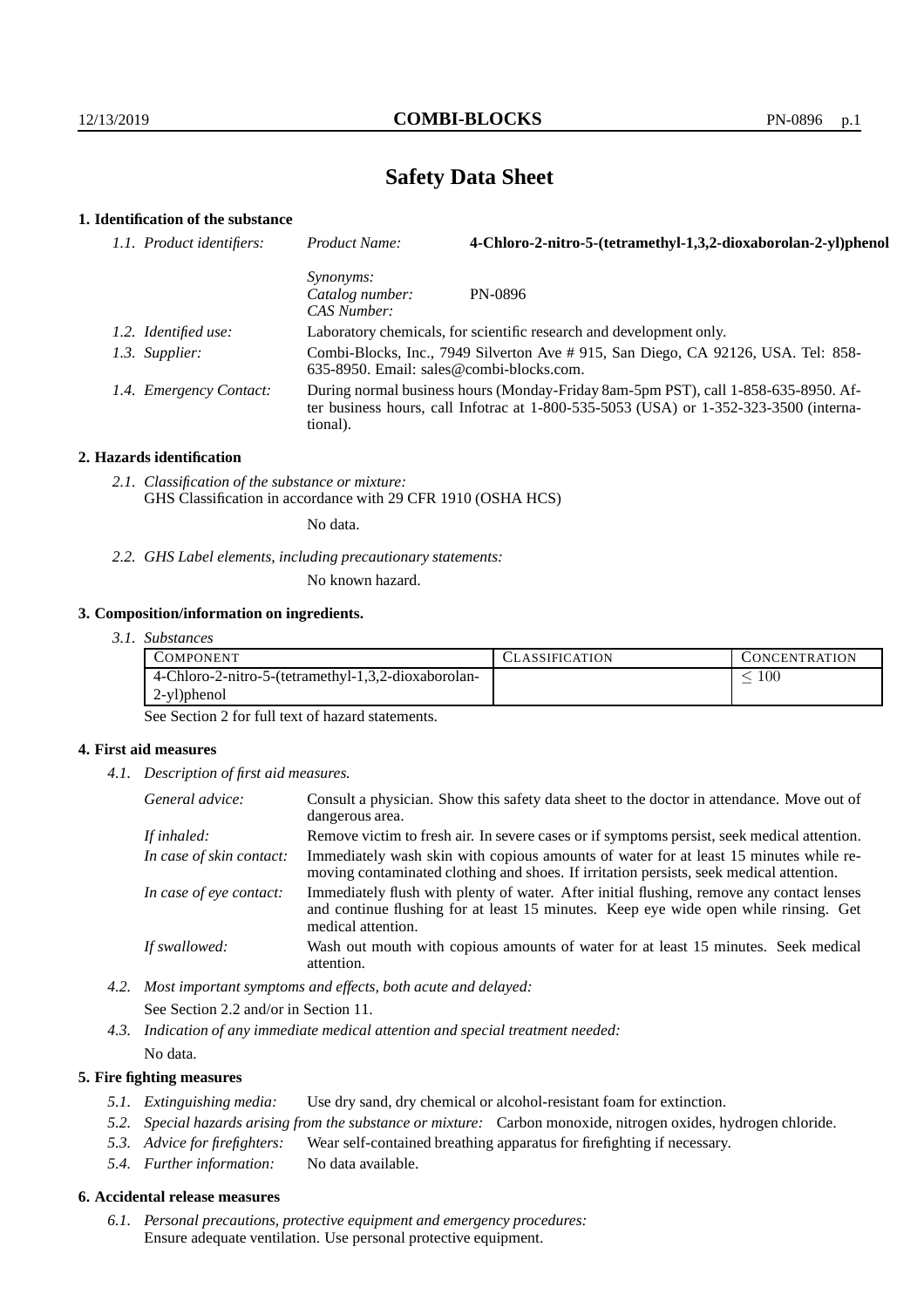| 6.2. Environmental precautions:                                                                               |                                                                                                                                                                                                                                                                                                                        |  |  |
|---------------------------------------------------------------------------------------------------------------|------------------------------------------------------------------------------------------------------------------------------------------------------------------------------------------------------------------------------------------------------------------------------------------------------------------------|--|--|
| Should not be released into the environment. See Section 12 for additional ecological information.            |                                                                                                                                                                                                                                                                                                                        |  |  |
| 6.3. Methods and materials for containment and cleaning up:                                                   |                                                                                                                                                                                                                                                                                                                        |  |  |
|                                                                                                               | Sweep up or vacuum up spillage and collect in suitable container for disposal.                                                                                                                                                                                                                                         |  |  |
| 6.4. Reference to other sections:                                                                             |                                                                                                                                                                                                                                                                                                                        |  |  |
|                                                                                                               | Refer to protective measures listed in Sections 8 and 13.                                                                                                                                                                                                                                                              |  |  |
| 7. Handling and storage                                                                                       |                                                                                                                                                                                                                                                                                                                        |  |  |
|                                                                                                               | 7.1. Precautions for safe handling: Avoid contact with skin and eyes. Avoid inhalation of vapour or mist. Keep away<br>from sources of ignition - No smoking. Take measures to prevent the build up of electro-<br>static charge. For precautions see section 2.2.                                                     |  |  |
|                                                                                                               | 7.2. Conditions for safe storage, including any incompatibilities: Store refrigerated. Keep container tightly closed in<br>a dry and well-ventilated place. Containers which are opened must be carefully resealed<br>and kept upright to prevent leakage.                                                             |  |  |
| 7.3. Specific end use(s):                                                                                     | Laboratory chemicals, for scientific research and development only.                                                                                                                                                                                                                                                    |  |  |
| 8. Exposure Controls / Personal protection                                                                    |                                                                                                                                                                                                                                                                                                                        |  |  |
| 8.1. Control parameters:                                                                                      |                                                                                                                                                                                                                                                                                                                        |  |  |
| Components with workplace control parameters: Contains no substances with occupational exposure limit values. |                                                                                                                                                                                                                                                                                                                        |  |  |
| 8.2. Exposure controls:                                                                                       |                                                                                                                                                                                                                                                                                                                        |  |  |
|                                                                                                               | Appropriate engineering controls: Ensure that eyewash stations and safety showers are close to the workstation<br>location. Ensure adequate ventilation, especially in confined areas.                                                                                                                                 |  |  |
| Personal protective equipment:                                                                                |                                                                                                                                                                                                                                                                                                                        |  |  |
| Eye/face protection:                                                                                          | Wear appropriate protective eyeglasses or chemical safety goggles as described by OSHA's<br>eye and face protection regulations in 29 CFR 1910.133 or European Standard EN166.                                                                                                                                         |  |  |
| Skin protection:                                                                                              | Handle with gloves. Gloves must be inspected prior to use. Use proper glove removal<br>technique (without touching glove's outer surface) to avoid skin contact with this product.<br>Dispose of contaminated gloves after use in accordance with applicable laws and good<br>laboratory practices. Wash and dry hands |  |  |

|                         | <i>Reportion</i> , <i>praeffects</i> . <i>Hash and ary hands</i>                            |
|-------------------------|---------------------------------------------------------------------------------------------|
| <b>Body Protection:</b> | Complete suit protecting against chemicals, Flame retardant antistatic protective clothing. |
|                         | The type of protective equipment must be selected according to the concentration and        |
|                         | amount of the dangerous substance at the specific workplace.                                |

Respiratory protection:

Control of environmental exposure: Prevent further leakage or spillage if safe to do so. Do not let product enter drains.

# **9. Physical and chemical properties**

*9.1. Information on basic physical and chemical properties*

| Appearance:                                   | No data  |
|-----------------------------------------------|----------|
| Odour:                                        | No data  |
| Odour Threshold:                              | No data  |
| pH:                                           | No data  |
| Melting point/freezing point:                 | No date. |
| Initial boiling point and boiling range:      | No data  |
| Flash point:                                  | No data  |
| Evaporatoin rate:                             | No data  |
| Flammability (solid, gas):                    | No data  |
| Upper/lower flammability or explosive limits: | No data  |
| Vapour pressure:                              | No data  |
| Vapour density:                               | No data  |
| Relative density:                             | No data  |
| Water solubility:                             | No data  |
| Partition coefficient: n-octanol/water:       | No data  |
| Auto-ignition:                                | No data  |
| Decomposition temperature:                    | No data  |
| Viscosity:                                    | No data  |
| Explosive properties:                         | No data  |
| Oxidizing properties:                         | No data  |
|                                               |          |